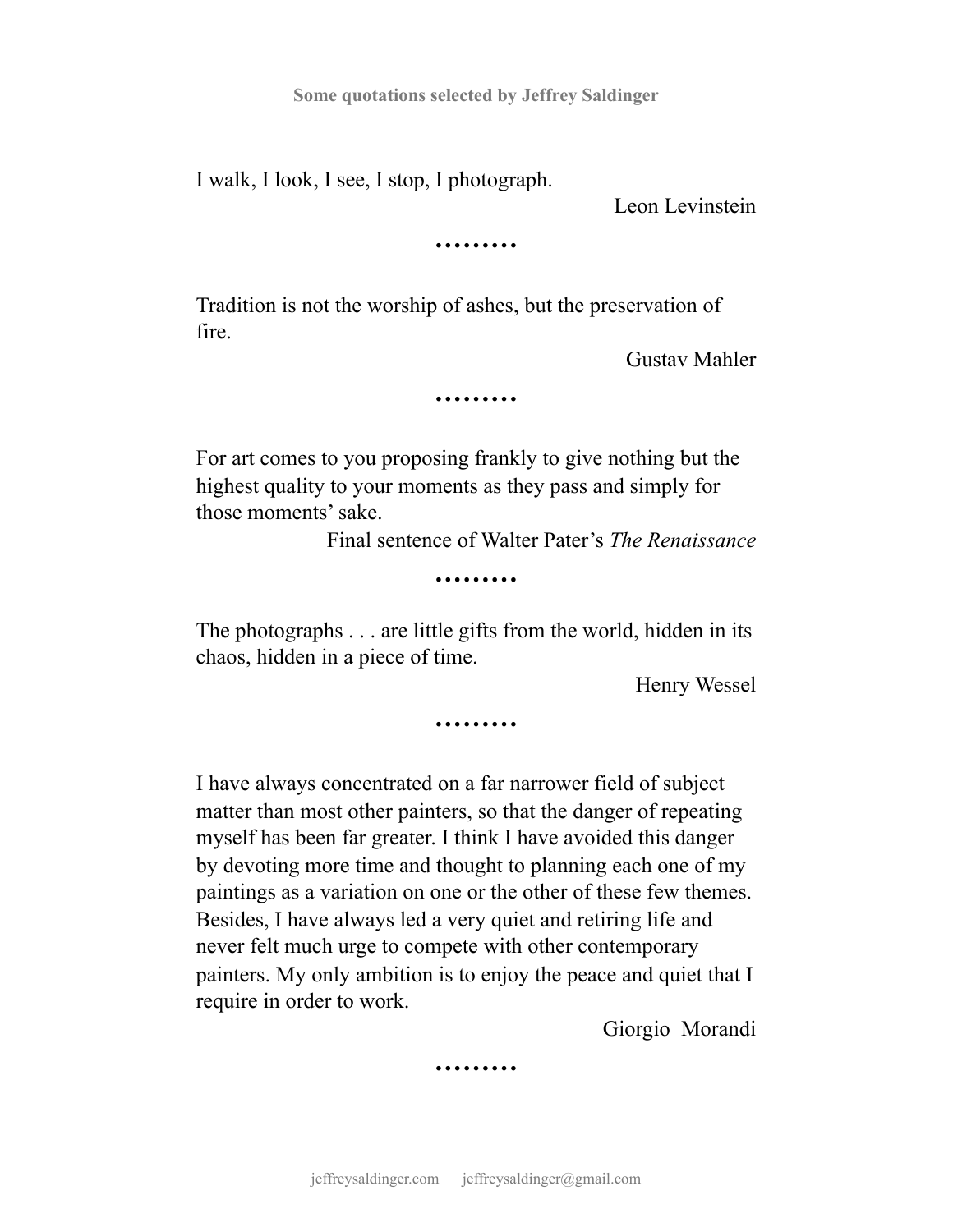[Rudolph] Serkin's philosophy [was] seeking the perfection beyond precision -- the truth of the noblest, most honest effort. Alex Ross

*………*

During [Clarence White's] long, fruitful career it seems that he made not one memorable statement concerning his sources, his intentions, or his methods. . . . Surrounded [at Columbia University] by theorists, prophets, and publicists, White remained merely an artist.

John Szarkowski in *Looking at Photographs*

*………*

One does not choose one's subject matter; one submits to it. Flaubert, cited in *L'Histoire de France (Photographs by Ralph Gibson)*

*………*

Like most artists I am deeply offended by the application of public approval as a standard for the evaluation of art. . . .it is not the degree of communicability that constitutes the value of art to the public. It is its basic intent and responsibility. . . .a work that is tawdry and calculating in intent is not made more worthy by being easily understood.

Ben Shahn, *The Shape of Content*

**………**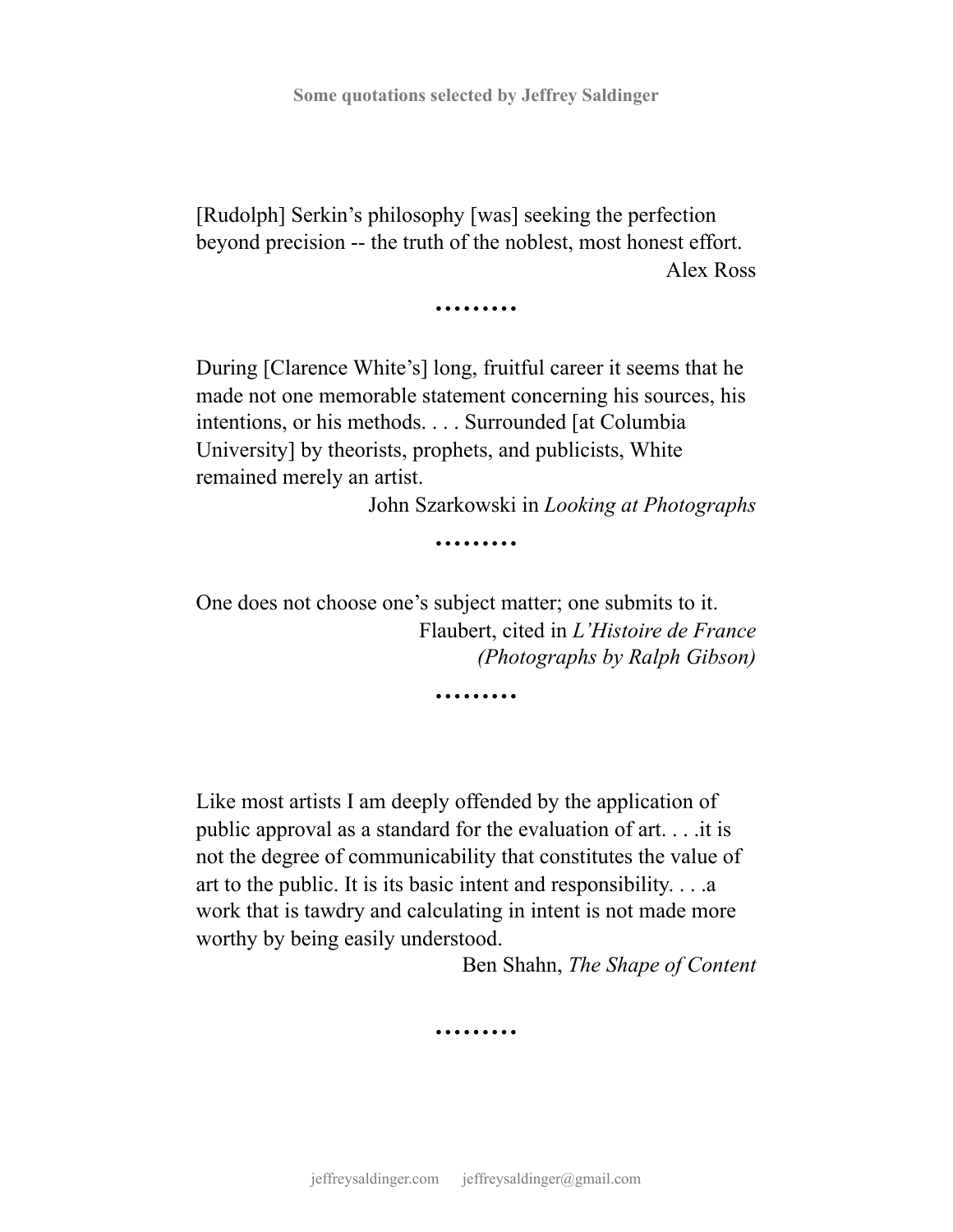## **From Robert Adams's essay "Writing" in** *Why People Photograph*

Photographers, like all artists, choose their medium because it allows them the most fully truthful expression of their vision. Other ways are relatively imprecise and incomplete. . . . as Robert Frost told a person who asked him what one of his poems meant, "You want me to say it worse?"

C.S. Lewis admitted, when he was asked to set forth his beliefs, that he never felt less sure of them than when he tried to speak of them. Photographers know this frailty. To them words are a pallid, diffuse way of describing and celebrating what matters. Their gift is to see what will be affecting as a print. Mute.

**………**

I don't put labels on it, I just sing. . . .it's all in the ear of the listener. Let them decide.

> Nancy Wilson, quoted in her *New York Times* obituary, December 15, 2018

As an artist I aspire to be as remarkable as Leonardo da Vinci. To be fantastic, astonishing, one of a kind. I will never get there. He's the one who stopped time. I just did *Singin' in the Rain.* It's pretty good, yes. It's better than most, I know. But it still leaves you reaching up.

> Stanley Donen, quoted in his *New York Times* obituary, February 24, 2019

> > *………*